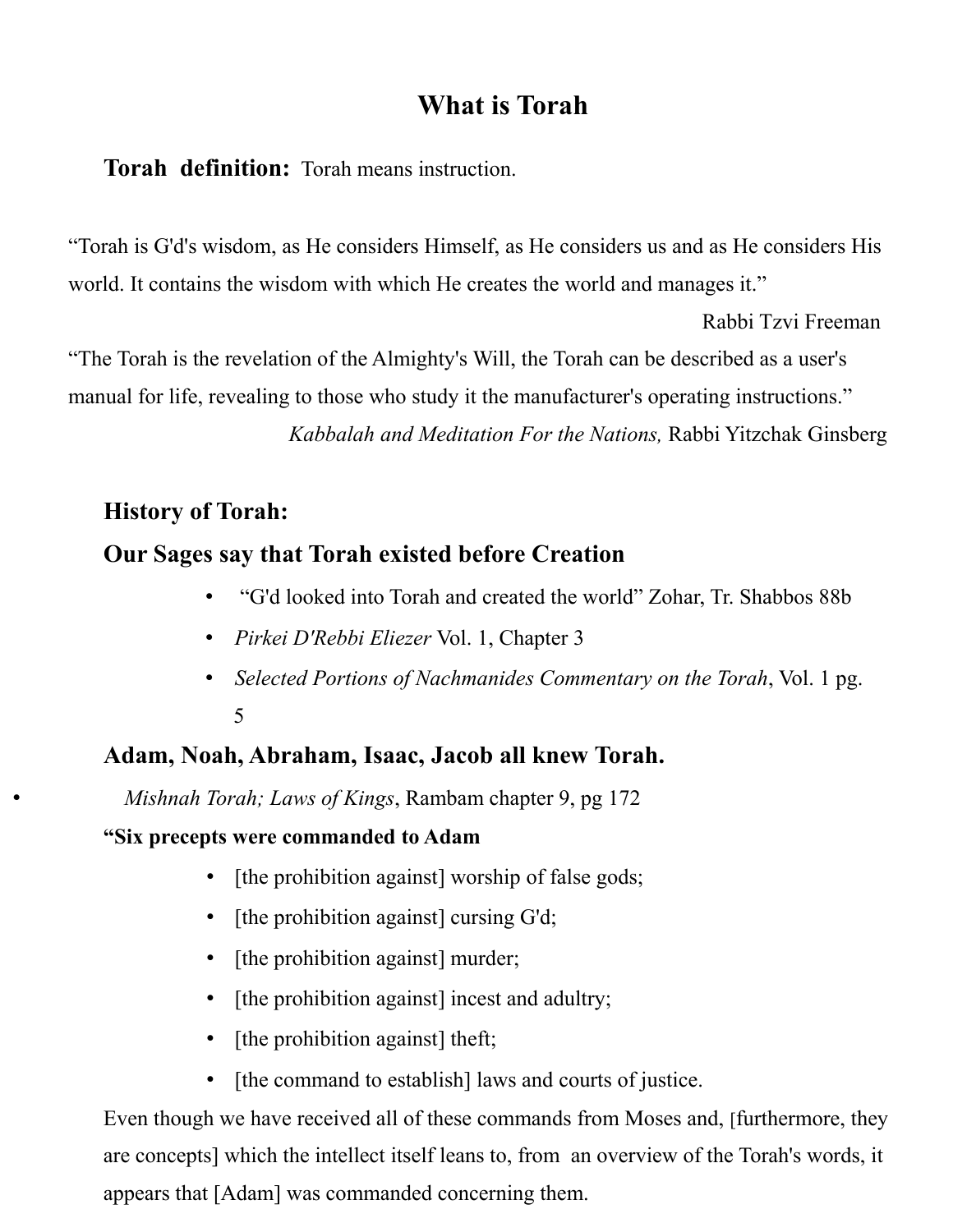- To Noah [G'd] added [the prohibition against eating] flesh from a living animal, as [Genesis 9:4] states: "Nevertheless, you may not eat flesh with its life, which is its blood." Thus, there are Seven Mitzvot.
- These matters remained the same throughout the world until Abraham. When Abraham Came, he was commanded regarding circumcision in addition to these. He also [ordained] the morning prayers.
- Isaac separated tithes and ordained an additional prayer service in the afternoon. Jacob added [the prohibition against eating]the sciatic nerve. He also ordained the evening prayers. In Egypt, Amram was commanded regarding other mitzvot. Ultimately, Moses came and the Torah was completed by him."
- Pirke Avot *The Verses/Saying (Ethics) of the Fathers, Chapter 1*
- "Moses received the Torah from Sinai and passed it on to Joshua; Joshua to the Elders; the Elders to the Prophets; and the Prophets passed it on to the Men of the Great Assembly [Sanhedrin]."

<http://www.shechem.org/torah/avot.html>

#### **Written Torah**

• First Five (5) Books of the Tanach [Bible]

#### **Tanakh** = Acronym for:

- Ta =Torah
- Na = Neviim [Prophets]
- Kh = Ketuvim [Sacred writings]
- Includes 24 Books

Together these compile the teachings all the way back to Adam and of the Prophets in context with Israel's history and the Ultimate plan of G'd for mankind.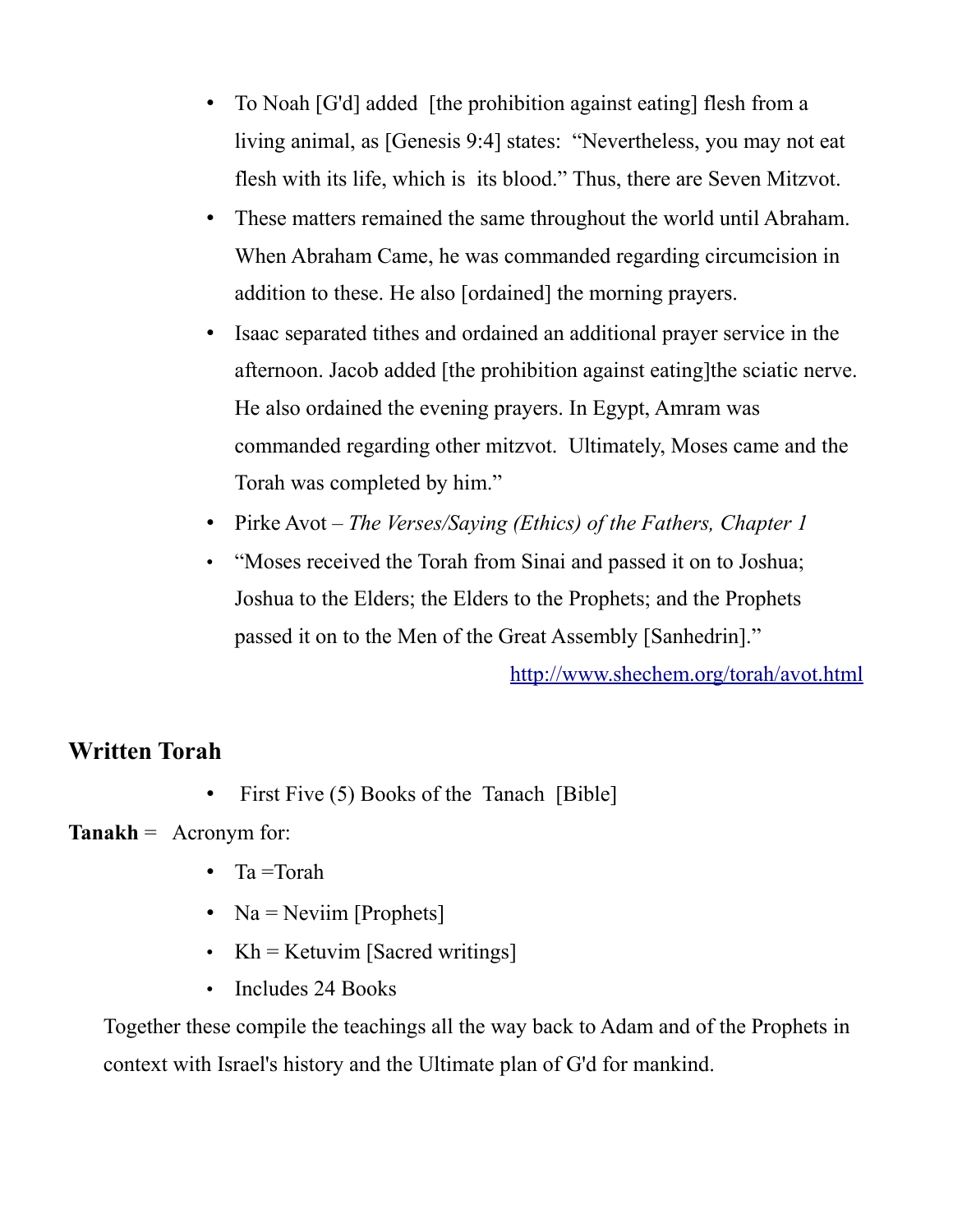### **The Talmud**

The Oral Torah or "Talmud" is made up of two parts, the "Mishnah" and the "Gemara".

The Mishnah which means "repetition" is the main text of the Talmud, the Gemara is the discussions, rabbinical insights and comments on the Mishnah.

- Although some Oral Torah existed prior to Sinai, it was at Sinai that G'd gave to Moses the details and the precise way by which they were to be applied.
- Example: Deut. 12:21
- Originally passed from teacher to student orally, it was codified during the Second Century C.E. by Rabbi Yehuda haNasi who feared it might be forgotten.

### **Mishnah: The Six Orders**

Mishnah - [repetition] is what was passed down from Sinai. Consists of six orders [Sederim] each containing seven to twelve tractates:

\* Zeraim ("Seeds"), dealing with prayer and blessings, tithes and agricultural laws (11 tractates)

\* Moed ("Festival"), pertaining to the laws of the Sabbath and the Festivals (12 tractates)

\* Nashim ("Women"), concerning marriage and divorce, some forms of oaths and the laws of the nazirite (7 tractates)

\* Nezikin ("Damages"), dealing with civil and criminal law, the functioning of the courts and oaths (10 tractates)

\* Kodashim ("Holy things"), regarding sacrificial rites, the Temple, and the dietary laws (11 tractates)

\* Tohorot ("Purities"), pertaining to the laws of purity and impurity, including the impurity of the dead, the laws of food purity and bodily purity (12 tractates).

- Gemara is the commentary, discussions, legal debates etc... of the Sages
- Mishnah + Gemara = Talmud [commonly referred to the "Shas"]